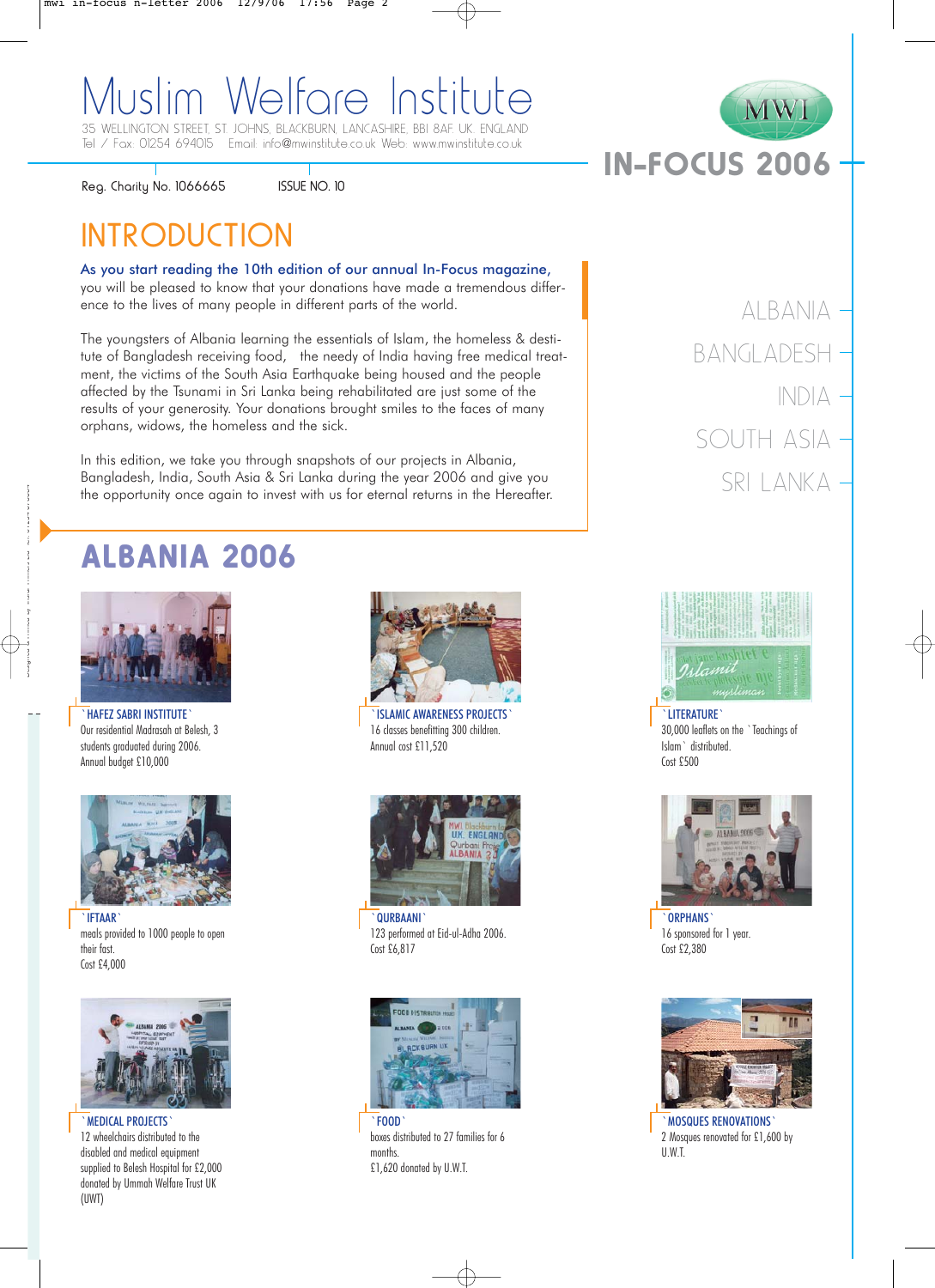# BANGLADESH 2006



`FRIENDS OF ZAYD R.A.` our first orphanage in Begumpur is home to 20 orphans, annual expenses of £7,500 donated by one family of Birmingham UK



`DAWAAH ACADEMY`

25 Maktabs in operation during the year 2006 in the Gazipur District, annual cost of £5,700 donated by one family of Nottingham UK



**GIFT PACK DISTRIBUTION** 800 packs distributed prior to Eid-ul-Fitr 2005. Cost £4,000



`HOUSE OF AYESHA R.A. WIDOWS **COMPLEX** 

100 houses for widows under construction at Dayamir Village in Sylhet District, £85,000 donated by the Muslims of Preston, project delayed due to unavoidable circumstances, completion expected by April 2007

# INDIA 2006



`FEED THE FASTING` 180 families benefited from £3,500 worth of food in Gujarat & Rajistan during Ramadhan 2005



`GROUP WEDDINGS PROGRAMME` for 20 couples at Bharuch in January, sponsored by Adnan Charitable Trust UK with £3,000



`CATARACT OPERATIONS PROJECT` 132 operations carried out at various locations during the year for £6,600



`HAZRAT SUMAYYAH R.A. RESIDENCY` 12 houses built for widows & their families at Sarkhez in Ahmedabad at a cost of £20,000, which was donated by one family from Preston UK, opening ceremony took place in April



### `3 DEPARTMENTS`

At Al-Amin Garib Nawaz Hospital in Gomtipur, Ahmedabad were renovated at a cost of £12,000 donated by the Islamic Daawah Academy of Leicester UK, they were named: Al-Hassan Opthalmo. Dept., Ibn Sina Physio Dept. & Abu Kasim Dental Dept. in memory of Muslim medical experts of the past



`MASJID-E-AMENA R.A.` was constructed at Pipad City in the Jodhpur District of Rajistan at a cost of £5,500 donated by a family of Blackburn UK, opened in April



`MASJID-E-UMAR FAROOK R.A.` at a cost of £6,500 donated by a family of Blackburn UK, this Mosque has been built at Gomtipur in Ahmedabad and opened in August



`MASJID-E-SALMAN FARSI R.A.` built at Narol, £4,000 donated by a family from Birmingham UK, opened in September



`HAFEZ SPONSORSHIPS` 49 students in Gujarat & 75 in Rajistan sponsored during the year, 3 completed Hifz this year. Total cost £14,880



`STUDENTS SPONSORSHIPS` 2 full time and 25 part time students sponsored at a cost of £2,000, donated by one family of Bolton UK



`DIALYSIS SERVICES` 2 patients sponsored at £500 each annually, £1000 donated by one family of Blackburn UK



`FOOD DISTRIBUTION` £1000 worth of food distributed to the needy in remote areas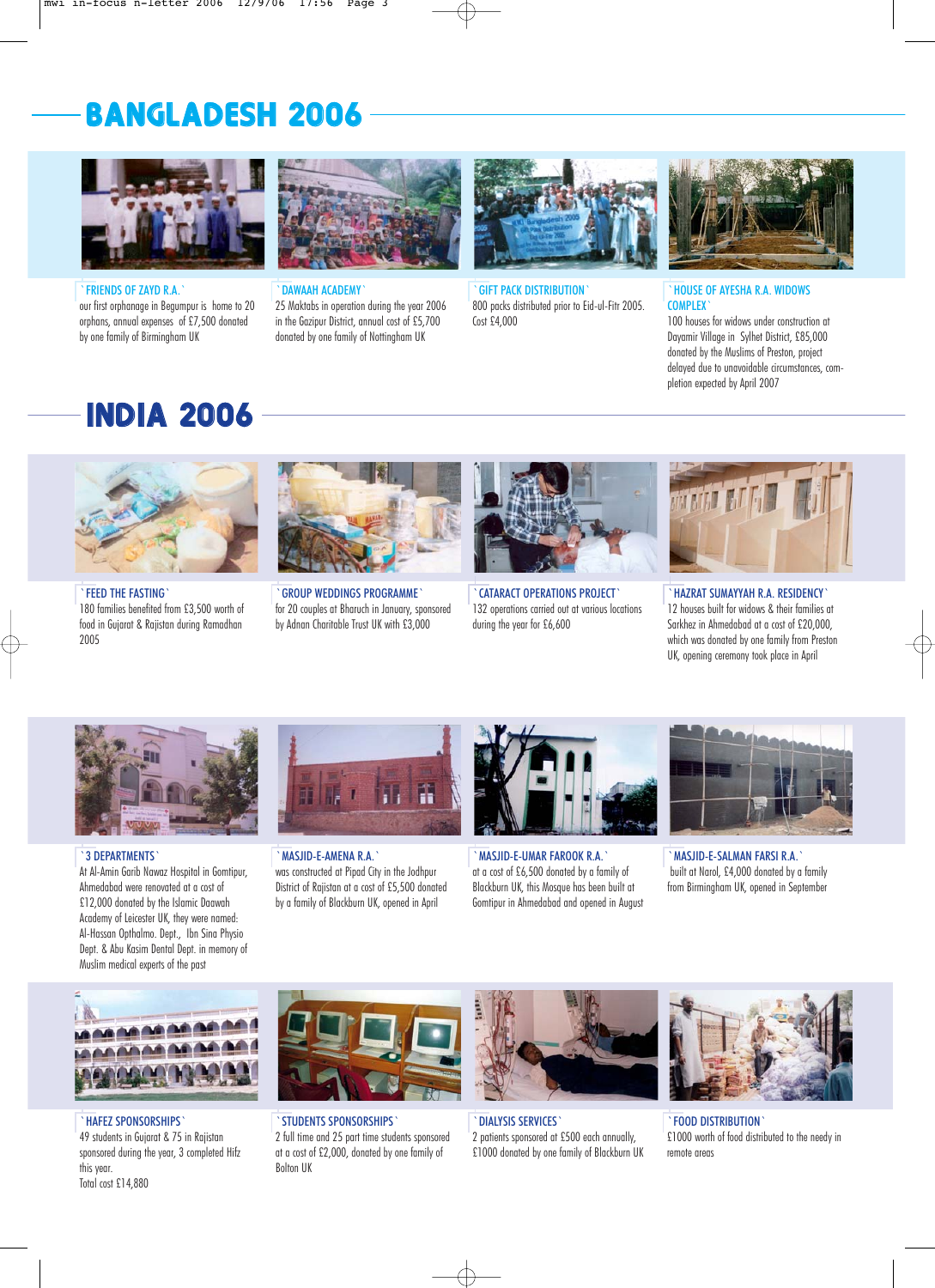# SOUTH ASIA 2006

#### `MASJID-E-TADREESUL QURAAN`

Constructed at Ichrian Village in Mansehra NWFP district of Pakistan, area affected severely by the October 2005 earthquake, £3,000 donated by a group of friends for the Iysaalis Thawab of 2 of their friends, who passed away in a car accident

#### `HAZRAT ABU AYYUB ANSARI R.A. COMPLEX`

36 shelters at a cost of £10,800 built at Dahangari Village in Mansehra Pakistan

### `HAZRAT UMME AYYUB ANSARI R.A. **COMPLEX**

15 shelters at a cost of £4,500 built at Andrasi Maidan Mohallah in Mansehra Pakistan

### `ORI HOUSING PROJECT`

7 houses under construction at a total cost of £10,000, at Ori District in Kashmir, India

#### `MASJID-E-ABU BAKR (R.A.)` constructed at Salamabad in Kashmir India, £3,000 donated by a family from Blackburn UK

` MASJID-E-UMAR FAROOK (R.A.) constructed at Sultan Daki in Kashmir India, £3,000 donated by a family from Preston IIK

`MASJID-E-USMAN GANI (R.A.)` constructed at Kamalkot in Kashmir India, £3,000 donated by a family from Preston UK











# SRI LANKA 2006

## `MARUTHAMUNAI HOUSING PROJECT`

15 houses completed & handed over in January to the families affected by the Tsunami at Maruthamunai at a cost of £27,000

### `3-WHEELER DISTRIBUTION`

Seven 3-wheelers distributed at a cost of £10,000 in July





## `FAMILY PROJECTS`

As you reach this point, you will have noticed that a number of projects implemented during 2006 were those that were funded by individual families, ranging from the construction of 12 houses for widows at £20,000 to Dialysis Services at £1,000. We at the M.W.I. can provide you & your family an excellent opportunity to finance a complete project on your behalf. This is a wonderful method of Iysaalis Thawab for your deceased loved ones. We work to your specified budget, hence no financial pressures and your donation could be from any category, Zakaah, Sadaqah, Lillah, Fidyah, etc. We request all brothers, sisters & families to consider sponsoring a complete project. Please contact Moulana Hanif on 07753 354810 for further details.

## `MAKE A FAMILY SMILE THIS EID-UL FITR`

Gift Packs will be distributed prior to Eid-ul-Fitr to many needy families, each pack will cost £5, why not take this great opportunity of bringing a smile on the faces of a needy family this Eid-ul-Fitr, please send us your Sadaqaatul Fitr by the 25<sup>th</sup> of Ramadhan and make it an Eid-ul –Fitr to remember for many not as fortunate as us.

### `DON`T JUST DONATE - GIFT AID IT`

Last year, a brother donated £18,000 and completed a gift aid form, in return we managed to reclaim £5,076 as tax paid by him on that amount, this increased his donation to £23,076! Please don`t miss out on this opportunity if you are a tax payer! Please complete this declaration and send it back to us

## *GIFT AID DECLARATION - CALLING ALL TAX PAYERS! INCREASE YOUR DONATION!* Title:.................. Forename:................................................ Surname:.......................................................... Address:......................................................................................... Town:................................................................. County:........................................ Post Code:...................... Tel:................................................................... By completing the Gift Aid Declaration Form, you will enable us to reclaim 28% of the tax you have paid on that amount. There is no minimum limit to the amount you donate, therefore, complete the form & return with your donation (see overleaf). **THEREFORE, PLEASE DON`T MISS OUT! FOR FURTHER DETAILS, CONTACT US**

## *Please tick one of the following:-*

л

| I wish Muslim Welfare Institute to reclaim tax on all donations I have made since 6th April 2000, and all further donations I make thereafter.       |  |
|------------------------------------------------------------------------------------------------------------------------------------------------------|--|
| I have already completed a gift aid form.                                                                                                            |  |
| llaces note that for vain denotion to qualify for tay ralief, the amount of income toy you now must at locat caught the amount of toy Muslim Walfers |  |

\*Please note that for your donation to qualify for tax relief, the amount of income tax you pay must at least equal the amount of tax Muslim Welfare Institute will reclaim from your donation.

*e.g, If you give £100 a year, you need to be paying at least £28 a year in income tax.*

Signed:......................................................... Date:.........................

**(Office use only)** Ref. No:..............................................